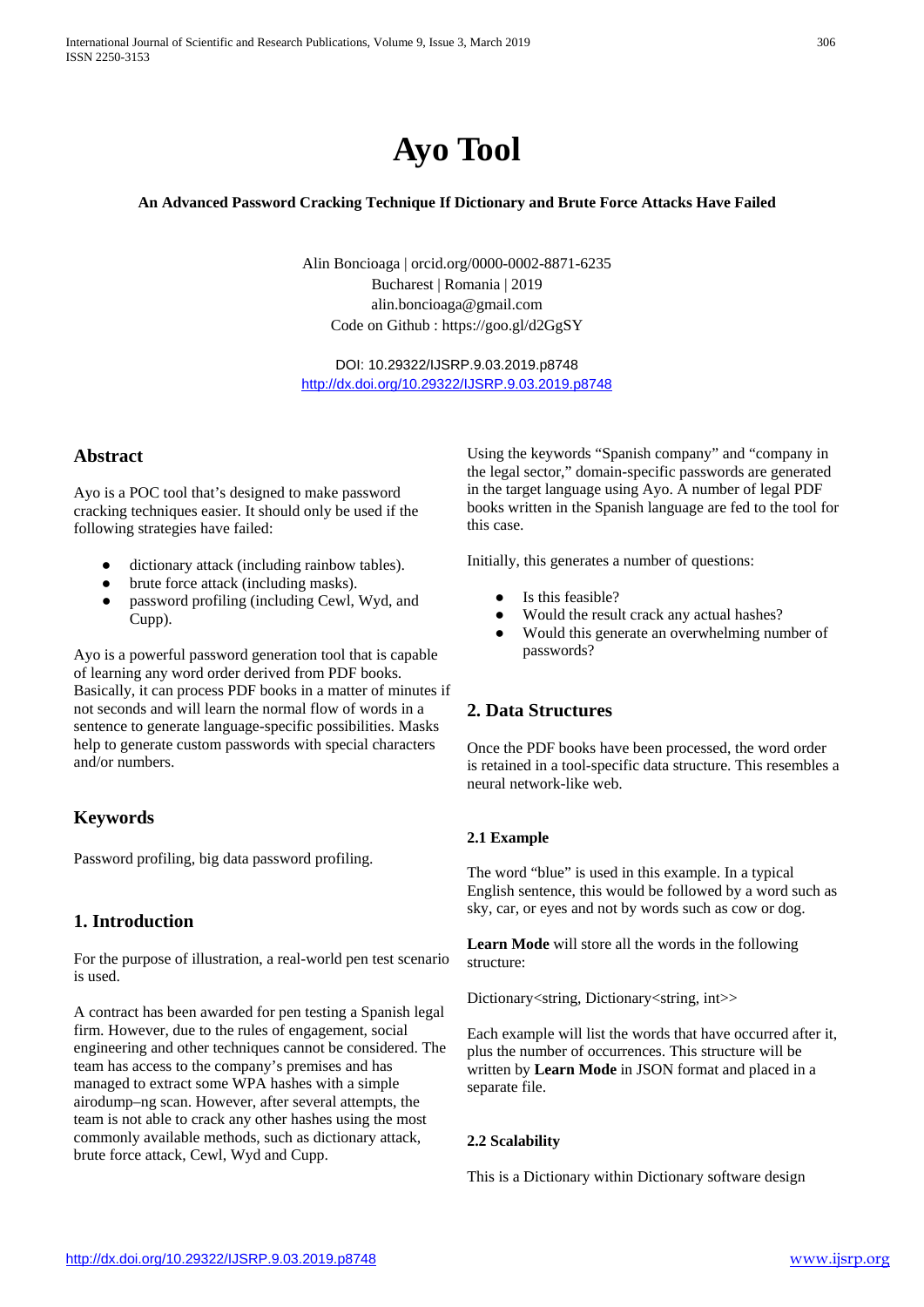Search Operation O(1). However, there are two main issues related to memory object size and output file size, and further development is needed to improve scalability.

# **3. Usage**

Ayo will run in three distinct modes. They are designed to be run in sequence as the output of each mode becomes the input for the following one.

While any tool in the marketplace can be used for the third functionality mode, **Learn Mode** and **Generate Mode**  specifically introduce new ideas to the field of academic cryptography.

### **3.1 Learn Mode**

The objective is to learn the sequence of words from PDF books in order to generate smart possible passwords. The output of this mode is a JSON extension file that holds the word structure. The data is stored in such a way that it generates constant complexity  $(O(1))$  within the search operation.

The full command examples provided in the help menu have been tested and found to be 100% functional. However, due to time restrictions and modest financial resources, there remain many untested workflows and possible bugs within the current POC implementation.

### **3.1.1 Clean Operation**

- - clean 30 eliminates 30% of the words with the least connections. The clean operation  $O(n^*n)$  is only performed once and is therefore negligible.

## **3.1.2 Example**

Ayo.exe – learn – path % path\_to\_folder % -- write % path to folder% --clean 30

### **3.2 Generate Mode**

This generates a password based on the JSON extension file created during the previous step and a mask.

that's been chosen for its speed within

#### **3.2.1 Mask Options**

 $x - word$ 

- c capitalise the first letter of next word.
- C capitalise all letters of the next word.
- n numbers.
- s special character.

#### **3.2.2 Example**

example: ayo.exe --generate --json % path\_to\_json% - write %path\_to\_txt\_file% -wnsw --nr 10000

## **4. User Interface**

Ayo generates a simple Windows CLI. For example, ayo - help will generate the following:

| Welcome to Ayo         | Any support for the project is much appreciated                               | A fun tool that helps you be creative and explore the cryptography field                                                                                 |
|------------------------|-------------------------------------------------------------------------------|----------------------------------------------------------------------------------------------------------------------------------------------------------|
|                        | Usage : ayo [mode] [files] [options]                                          |                                                                                                                                                          |
| [mode]                 | $-1$ earn<br>- generate                                                       | learn order of words ( will output json ) ( only english at the moment )<br>generate passwords                                                           |
|                        | $ -$ crack                                                                    | << currently not supported >>                                                                                                                            |
| [files for learn mode] |                                                                               |                                                                                                                                                          |
|                        | $-$ path<br>--write                                                           | folder with pdfs path<br>output folder for ison                                                                                                          |
|                        | [files for generate mode]                                                     |                                                                                                                                                          |
|                        | $-1500$<br>--write                                                            | ison path generated at previus step<br>file path for password output                                                                                     |
|                        | (options for learn mode)                                                      |                                                                                                                                                          |
|                        | $-$ clean<br>$-$ path                                                         | erase words with least connections, ex: clean 30 will erase 30%<br>output folder for ison                                                                |
|                        | [options for generate mode]<br>optional ( grouped together ) :                |                                                                                                                                                          |
|                        | $-14$<br>word<br>following word will have capital first letter<br>$-1$        |                                                                                                                                                          |
|                        | following word will have capital letters<br>$-C$<br>special character<br>$-5$ |                                                                                                                                                          |
|                        | $-11$                                                                         | random number beetwen 0 - 1000 and 1900 - 2020                                                                                                           |
|                        | mandatory ( default 100 ) :<br>$-100$                                         | number of passwords to be generated                                                                                                                      |
| Example 1              |                                                                               |                                                                                                                                                          |
|                        |                                                                               | ayo --learn --path %path to folder% --write %path to folder% --clean 30<br>ayo --generate --{son %path to {son% --write %path to txt file% -wnsw --nr 10 |
| Note !                 | The order of the parameters must be mentained                                 |                                                                                                                                                          |
|                        |                                                                               | г.<br>-1<br>------                                                                                                                                       |

Figure 1

# **5. Results**

It's important to remember that this is a simple tool using clean and basic code. The main benefits of Ayo can be found in what it brings to the password profiling niche.

#### **5.1 Adjustable Parameters**

To obtain the best results, it's important to focus on two parameters in detail – " --clean" from **Learn Mode** and " - nr" from **Generate Mode**.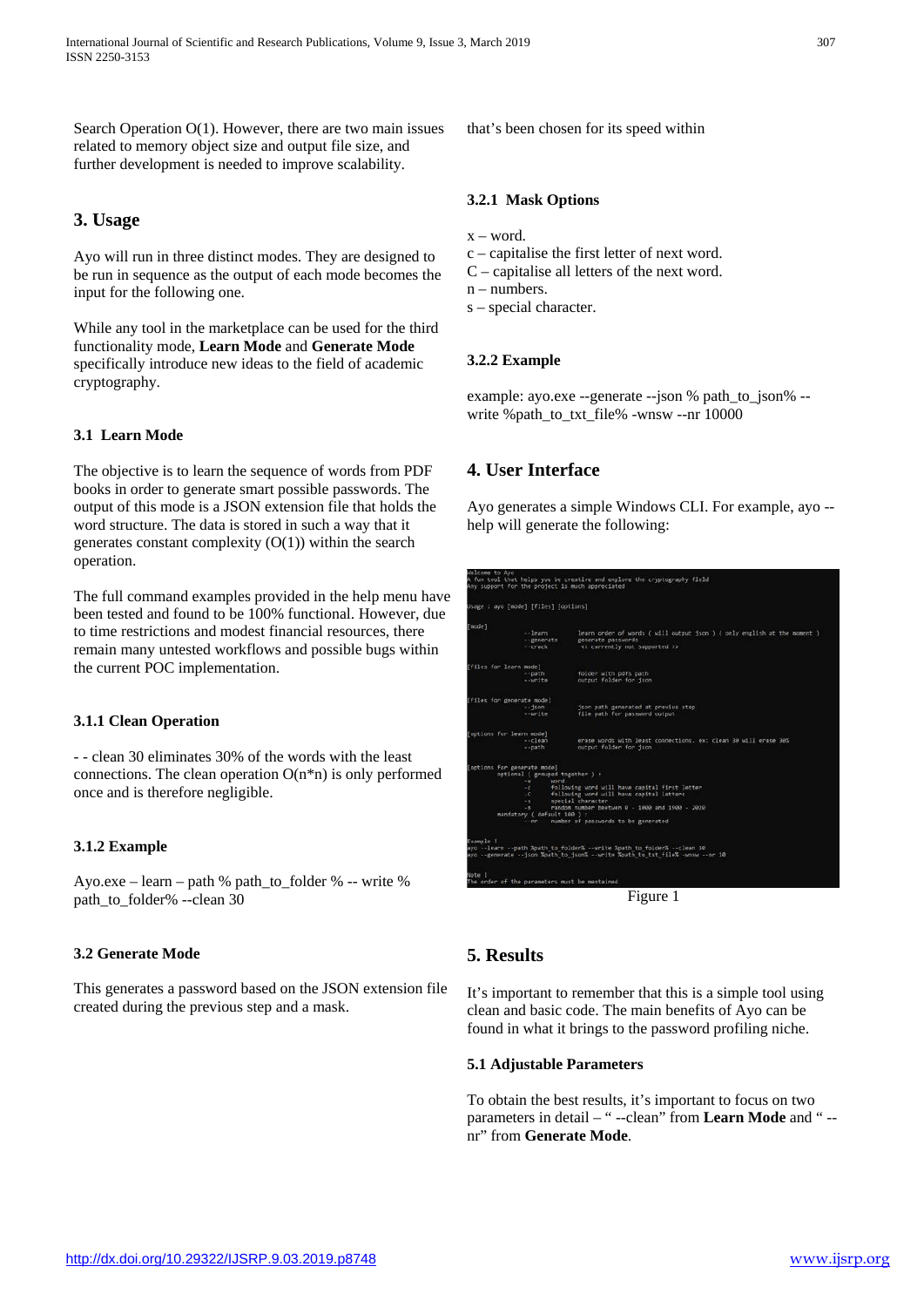" --nr" refers to the number of passwords required.

" --clean" will erase the words with the least connections to leave only those that have been encountered most often in linguistic situations using the chosen domain/language/PDF Book.

## **5.2 Big Data Password Profiling**

Typically, password profiling tools generate a string based on a word combination, such as dog name, date of birth, mother's maiden name, friend's name, favourite sport, and so on. This tool allows the password profiling niche to work with large datasets. It will always generate consistent results. Nearly all the generated strings are good candidates of being able to crack the hash.

## **5.3 Examples of Generate Mode**

The following CLI commands exclude " --json" and " - write" arguments.

5.2.1 --generate -cwcw --nr 3

Result 1: EncodeArbitrary Result 2: RulesApply Result 3: ReusableProofs

5.2.1 --generate -cwncwncw --nr 3

Result 1: Added886To839Catch Result 2: Nearzero390By189Yonatan Result 3: Solutions668To580Spend

5.2.2 --generate -cwscwnCw --nr 3

Result 1: Use"Two37WAYS Result 2: Similar!To85ME Result 3: Sign%The781FORM

# **6. Limitations**

At the moment, the tool only supports the **Learn Mode** and **Generate Mode** apps. It is written in C# as a Windows tool and works in English only for WPA hashes.

However, support for any language can be added to the modular architecture of the tool. This can be achieved by replacing language specific characters with ASCII ones. For example, replace 'ù' with 'u'.

# Note that **Cracking Mode** is not developed yet.

The tool is a POC. While comprehensive tests have been performed, if more than 200 PDF books (with more than 500 pages each) are loaded, users may encounter bugs.

# **7. Future Plans**

Ayo has solid architecture and design patterns. Consequently, its tools can easily be maintained or extended. Future plans include:

- **Learn Mode** to process PDFs in multiple languages.
- **Crack** Mode to work with multiple hashing/encryption algorithms.
- Linux CLI./GUI
- Windows GUI

# **8. Artificial Intelligence in Password Profiling**

Ayo is a very flexible and powerful tool. As it simply relies upon PDF files for input, any number of subjects, areas of interest or languages can be introduced. With "clean operation," many of the more unusual word combinations can be filtered out.

While it would have been possible to add any number of additional or more complex features, simplicity was deemed to be critical and the tool's most important asset. Remember that the resulting JSON structure holds the sentence structure learned by the tool. From this point, knowledge gathered from the PDF books can be used to construct possible passwords.

# **9. Conclusion**

This tool successfully demonstrates that password cracking can extend beyond dictionary and brute force attacks. Even though tools like Cewl, Wyd and Cupp have proven that custom targeted password generation is very useful, the

Ayo tool takes this a step further toward a big data password profiling environment.